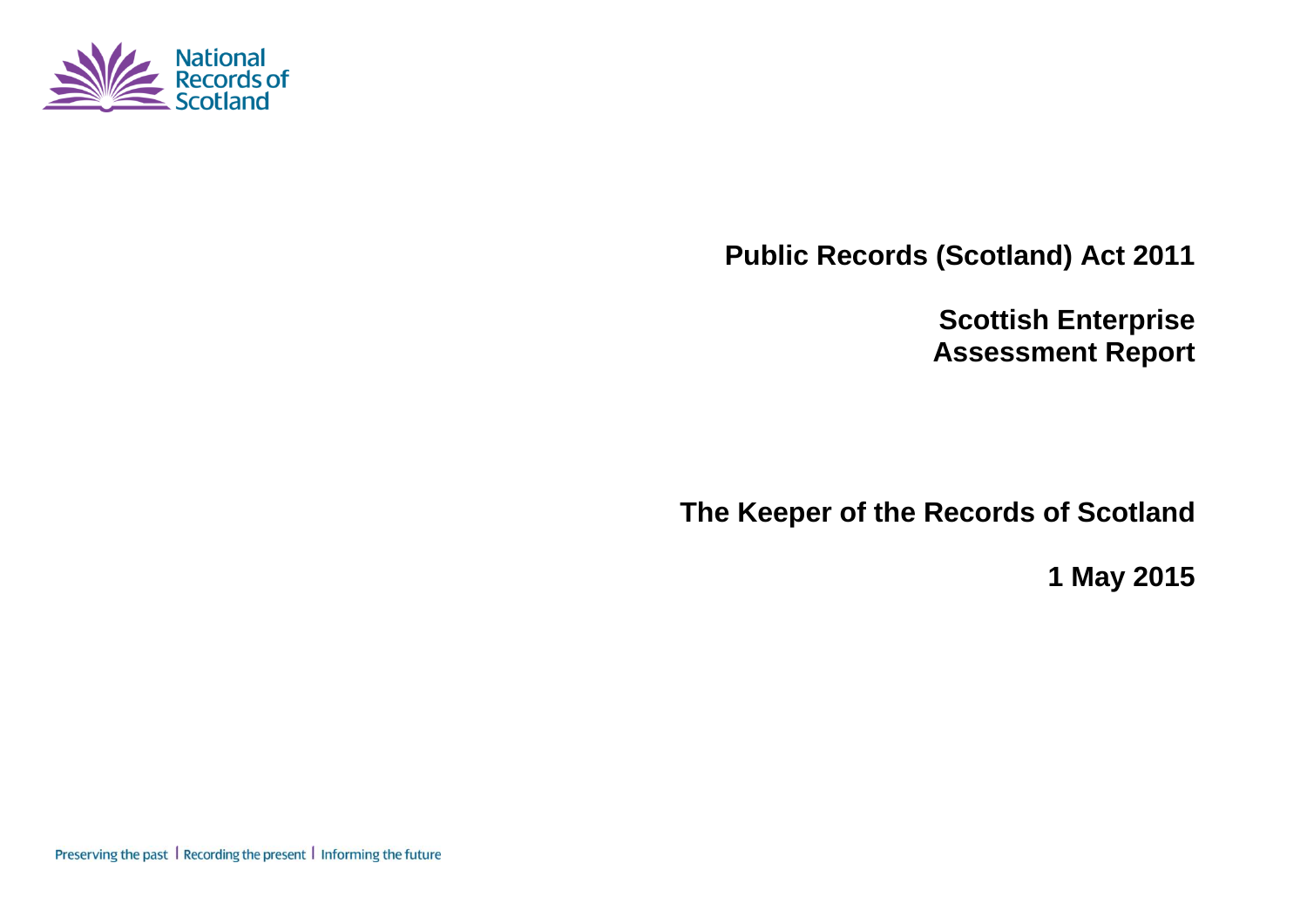#### **Contents**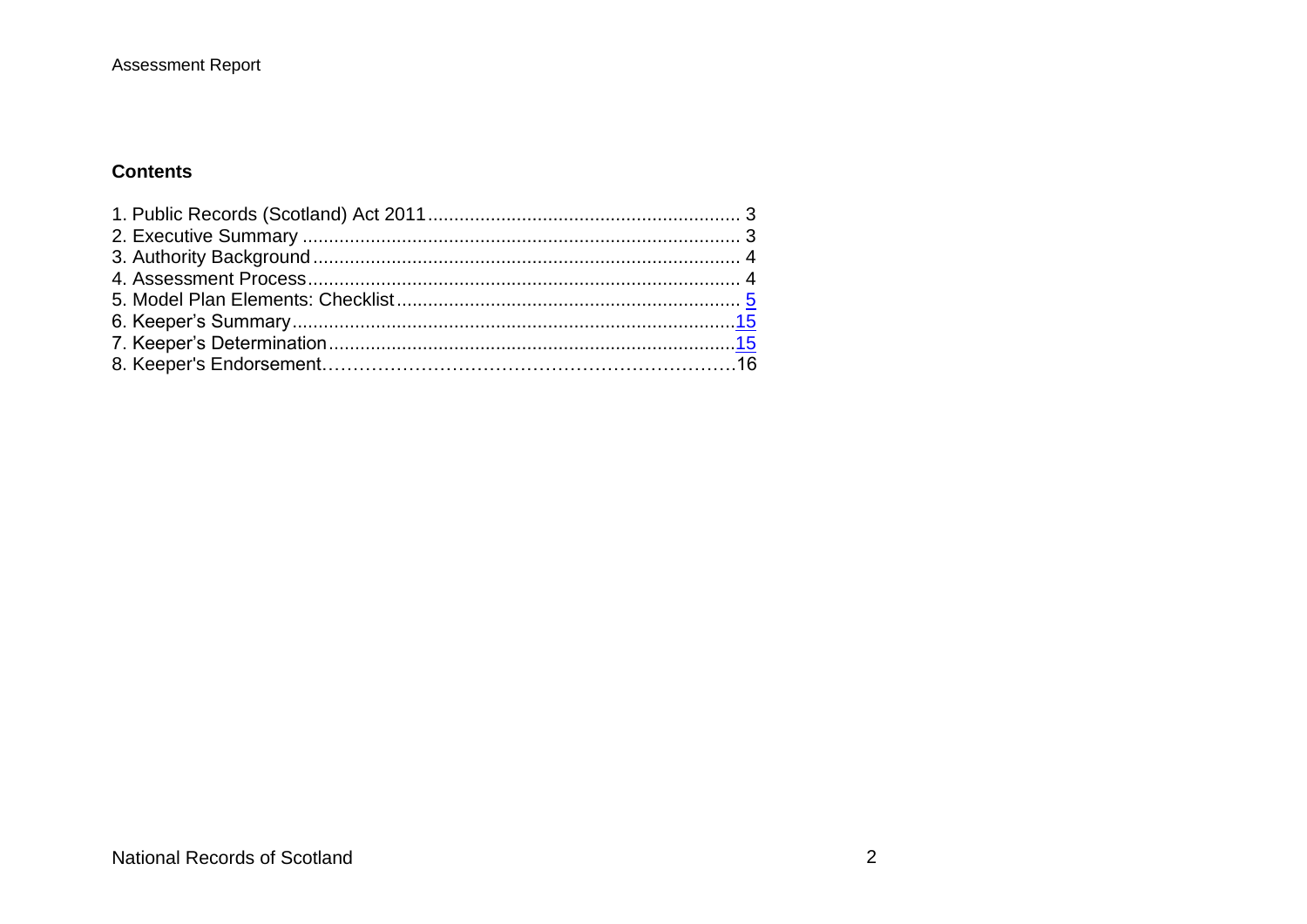## **1. Public Records (Scotland) Act 2011**

The Public Records (Scotland) Act 2011 (the Act) received Royal assent on 20 April 2011. It is the first new public records legislation in Scotland since 1937 and came fully into force on 1 January 2013. Its primary aim is to promote efficient and accountable record keeping by named Scottish public authorities.

The Act has its origins in *The Historical Abuse Systemic Review: Residential Schools and Children's Homes in Scotland 1950-1995* (The Shaw Report) published in 2007. The Shaw Report recorded how its investigations were hampered by poor record keeping and found that thousands of records had been created, but were then lost due to an inadequate legislative framework and poor records management. Crucially, it demonstrated how former residents of children's homes were denied access to information about their formative years. The Shaw Report demonstrated that management of records in all formats (paper and electronic) is not just a bureaucratic process, but central to good governance and should not be ignored. A follow-up review of public records legislation by the Keeper of the Records of Scotland (the Keeper) found further evidence of poor records management across the public sector. This resulted in the passage of the Act by the Scottish Parliament in March 2011.

The Act requires a named authority to prepare and implement a records management plan (RMP) which must set out proper arrangements for the management of its records. A plan must clearly describe the way the authority cares for the records that it creates, in any format, whilst carrying out its business activities. The RMP must be agreed with the Keeper and regularly reviewed.

### **2. Executive Summary**

This report sets out the findings of the Keeper's assessment of the RMP of Scottish Enterprise by the Public Records (Scotland) Act 2011 Assessment Team following its submission to the Keeper on 16 December 2014*.*

The assessment considered whether the RMP of Scottish Enterprise was developed with proper regard to the 14 elements of the Keeper's statutory Model Records Management Plan (the Model Plan) under section 8(3) of the Act, and whether in this respect it complies with it and the specific requirements of the Act.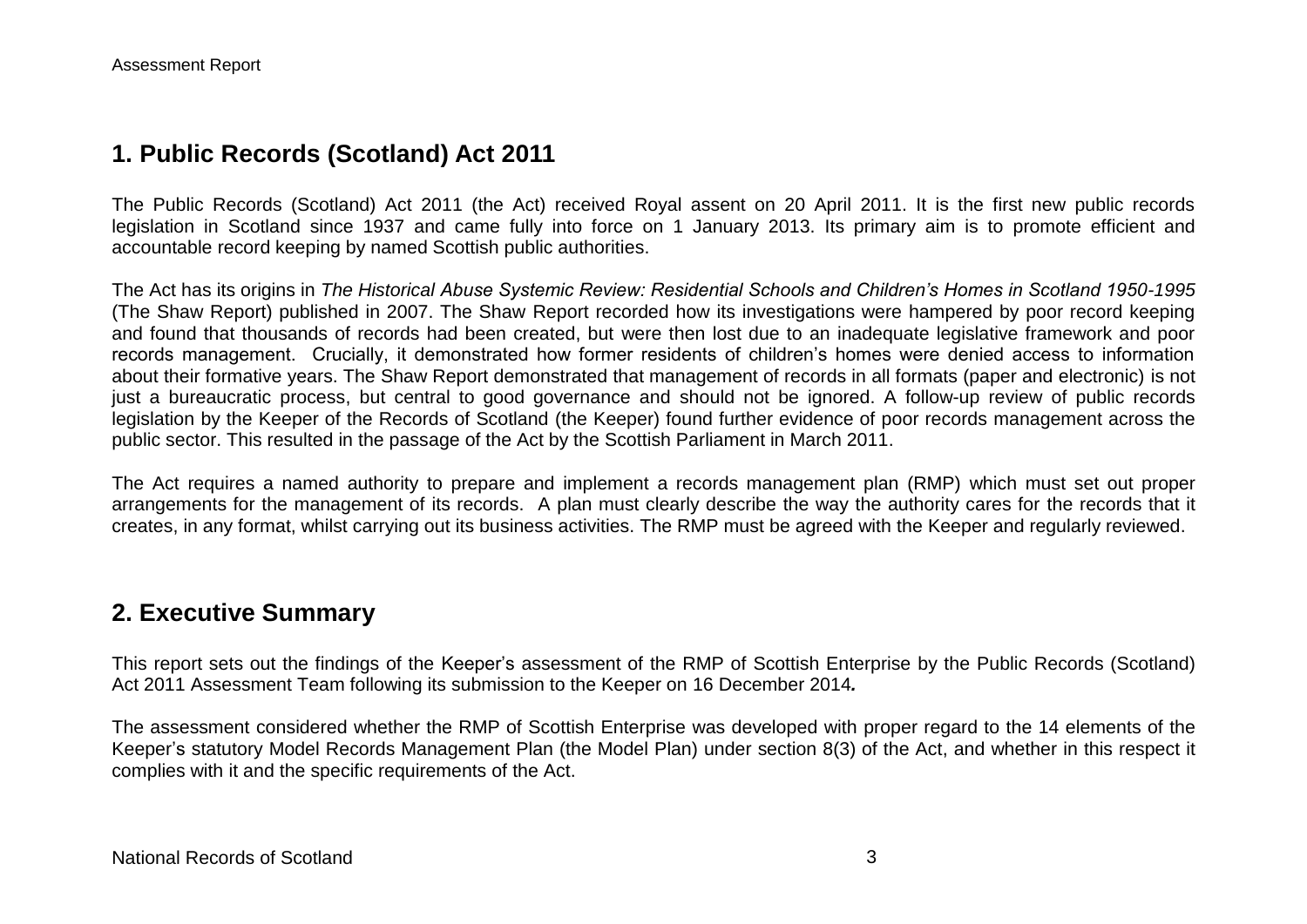The outcome of the assessment and the Keeper's decision on whether the RMP of Scottish Enterprise complies with the Act can be found under section 7 of this report with relevant recommendations.

## **3. Authority Background**

Scottish Enterprise started operations on 1 April 1991 under the Enterprise and New Towns (Scotland) Act 1990. That act merged the former Scottish Development Agency [SDA], created in 1975 and the Scottish Training Agency to form one integrated body. On 1 April 2008, the skills function of Scottish Enterprise moved out of the organisation to the newly formed Skills Development Scotland. Scottish Enterprise has approximately 1,100 staff and operates from 13 offices and its aim is to stimulate Scotland's economic ambition – creating an innovative, high-wage and highly productive economy with a competitive, international market presence and a focus on high value opportunities.

### **4. Keeper's Assessment Process**

The RMP was assessed by the Public Records (Scotland) Act Assessment Team on behalf of the Keeper. Assessors used the checklist elements listed in section 5, to establish whether Scottish Enterprise's RMP was developed with proper regard to the elements of the Model Plan and is compliant with the Act. The assessment also considered whether there was sufficient supporting evidence of such compliance.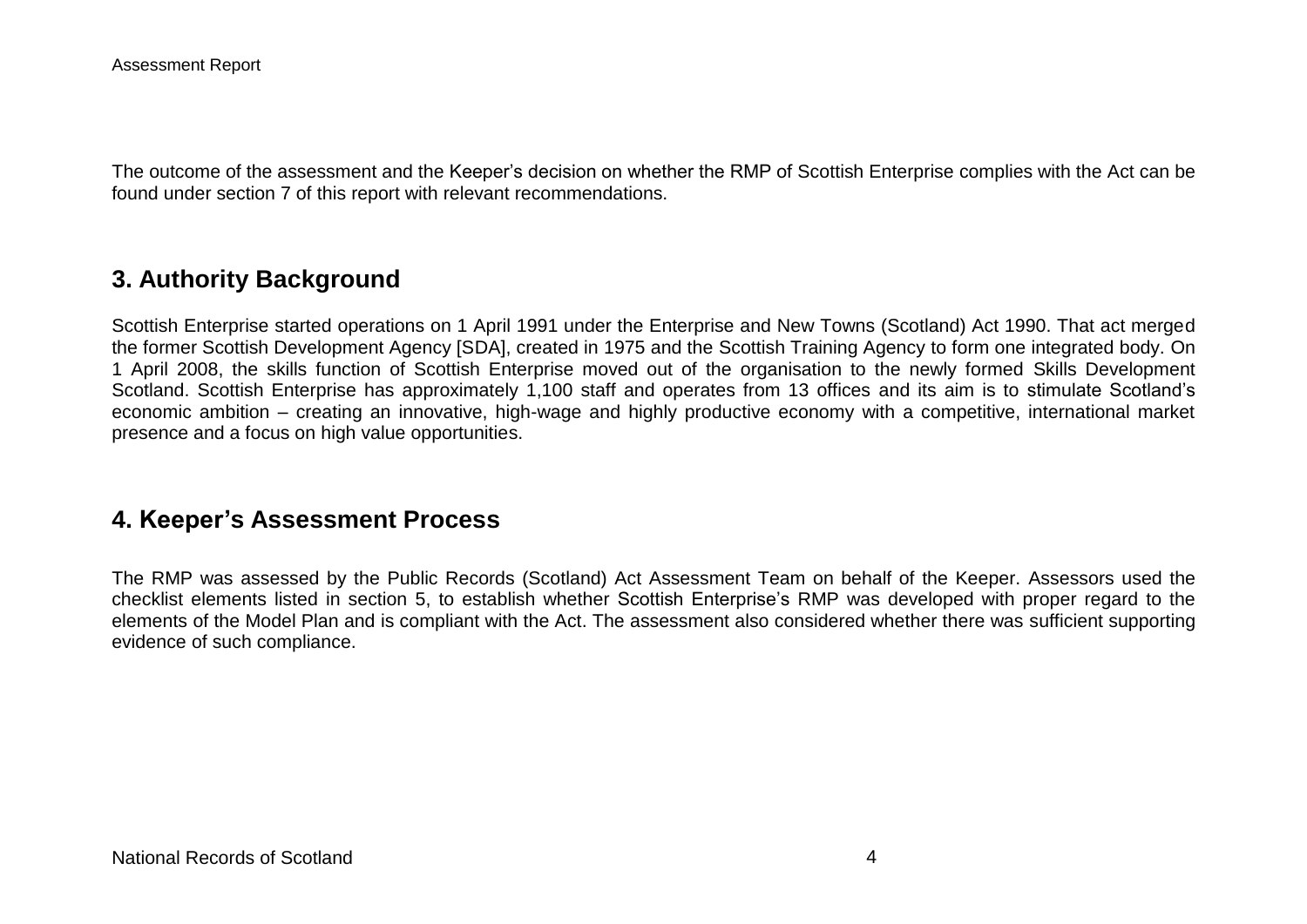**Key:** 

| The Keeper agrees this<br>element of an<br>authority's plan. | A | The Keeper agrees this<br>element of an<br>authority's plan as an<br>'improvement model'.<br>This means that he is<br>convinced of the<br>authority's commitment<br>to closing a gap in<br>provision. He will<br>request that he is<br>updated as work on | R. | There is a serious<br>gap in provision<br>for this element<br>with no clear<br>explanation of how<br>this will be<br>addressed. The<br>Keeper may<br>choose to return<br>the RMP on this<br>basis. |
|--------------------------------------------------------------|---|-----------------------------------------------------------------------------------------------------------------------------------------------------------------------------------------------------------------------------------------------------------|----|----------------------------------------------------------------------------------------------------------------------------------------------------------------------------------------------------|
|                                                              |   | this element<br>progresses.                                                                                                                                                                                                                               |    |                                                                                                                                                                                                    |

# **5. Model Plan Elements: Checklist**

| <b>Element</b>                                       | <b>Present</b> | <b>Evidence</b> | <b>Notes</b>                                                                                                                                                                                                                                                                                                                                                                                                                                                                                                              |
|------------------------------------------------------|----------------|-----------------|---------------------------------------------------------------------------------------------------------------------------------------------------------------------------------------------------------------------------------------------------------------------------------------------------------------------------------------------------------------------------------------------------------------------------------------------------------------------------------------------------------------------------|
| 1. Senior<br><b>Officer</b><br>Compulsory<br>element | G              | G               | Dr Lena Wilson, Chief Executive of Scottish Enterprise (SE), has been named as<br>the officer with senior management responsibility for records management within<br>SE. A letter from the Chief Executive (evidence SE-E001) states that Dr Wilson fully<br>supports the Records Management Plan (RMP) of SE and will ensure that it is<br>complied with.<br>Also submitted as evidence is an organisation chart (evidence SE-E045) showing<br>the structure of the Office Services and Corporate Governance department. |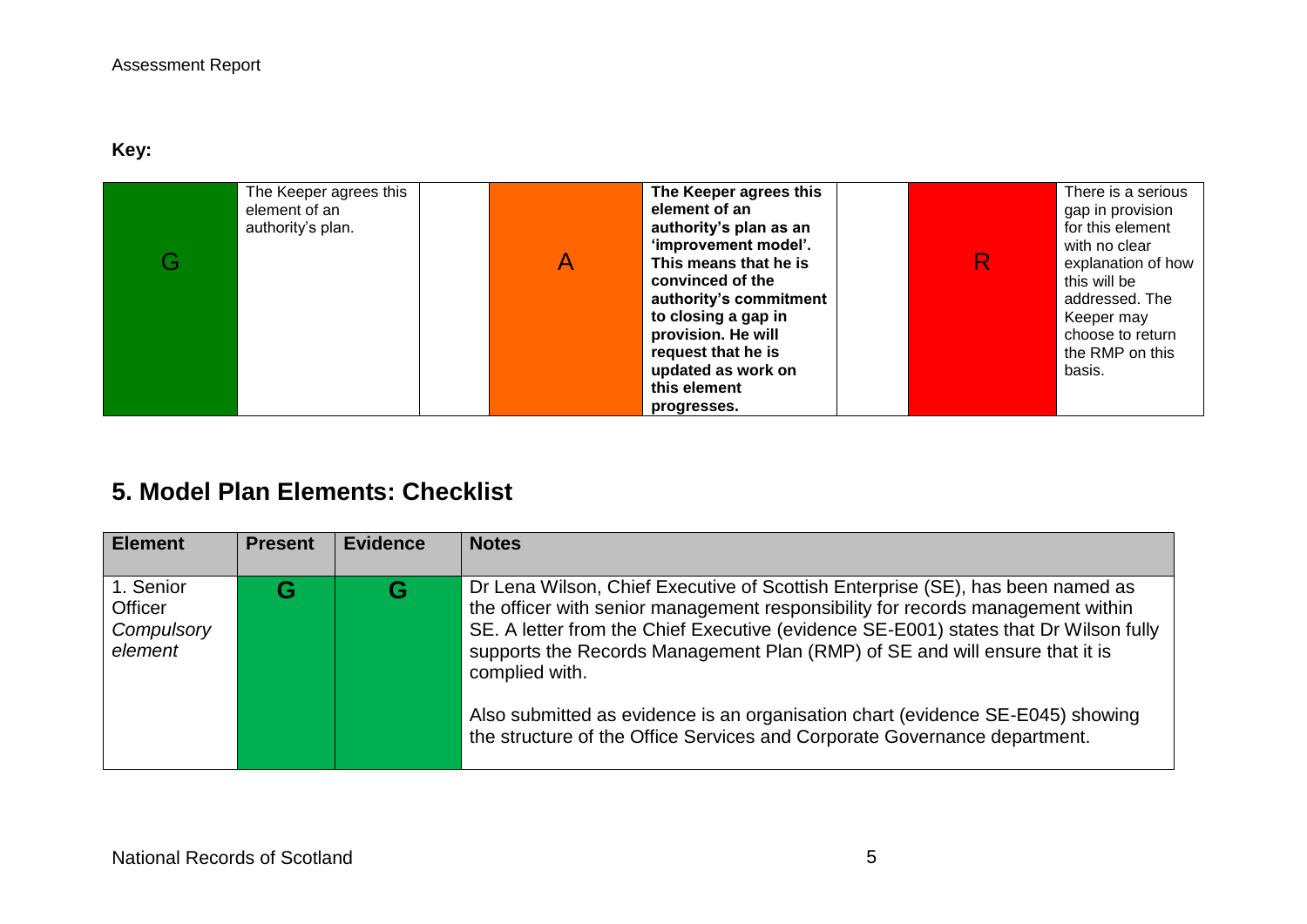|                                                |   |   | The Keeper agrees that an appropriate individual has been identified to take<br>strategic responsibility for records management within SE.                                                                                                                                                                                                                                                                                                                                                                                                                                                                                                     |
|------------------------------------------------|---|---|------------------------------------------------------------------------------------------------------------------------------------------------------------------------------------------------------------------------------------------------------------------------------------------------------------------------------------------------------------------------------------------------------------------------------------------------------------------------------------------------------------------------------------------------------------------------------------------------------------------------------------------------|
| 2. Records<br>Manager<br>Compulsory<br>element | G | G | Mandy Bell, Senior Manager, Office Services and Corporate Governance, has been<br>identified as the officer with operational responsibility for records management<br>within SE. This is stated in the letter from the Chief Executive (evidence SE-E001).<br>A job description has also been submitted (evidence SE-E002) which shows that Ms<br>Bell has a knowledge of Information Management and associated legislation.<br>The Keeper agrees that a suitable person has been identified to take operation<br>responsibility for records management within SE.                                                                             |
| 3. Policy<br>Compulsory<br>element             | G | G | SE has provided their Records Management Policy and Handbook (evidence SE-<br>E003). The Policy sets out SE's corporate approach to records management, who<br>has responsibility for records management within SE and why records management<br>is important.                                                                                                                                                                                                                                                                                                                                                                                 |
|                                                |   |   | The policy statement is supported by a handbook that sets out practical steps that<br>SE staff should follow in complying with the Policy. The handbook provides useful<br>advice to staff on topics such as version control, document naming conventions and<br>email management, amongst others. It looks like a very useful document which can<br>be used by staff as a central point of reference for general good practice records<br>management advice. One very small point is that the page-numbering at the start of<br>the policy is a bit unclear, but this doesn't affect the Keeper's views on the<br>usefulness of the document. |
|                                                |   |   | In addition to the Policy and Handbook, SE has provided examples of staff guidance<br>documents. These detail practical steps for filing paper records (evidence SE-E004),<br>the consistent naming of documents (evidence SE-E005), a quick guide on when to<br>create a record (evidence SE-E006), how to save emails in the appropriate folder                                                                                                                                                                                                                                                                                              |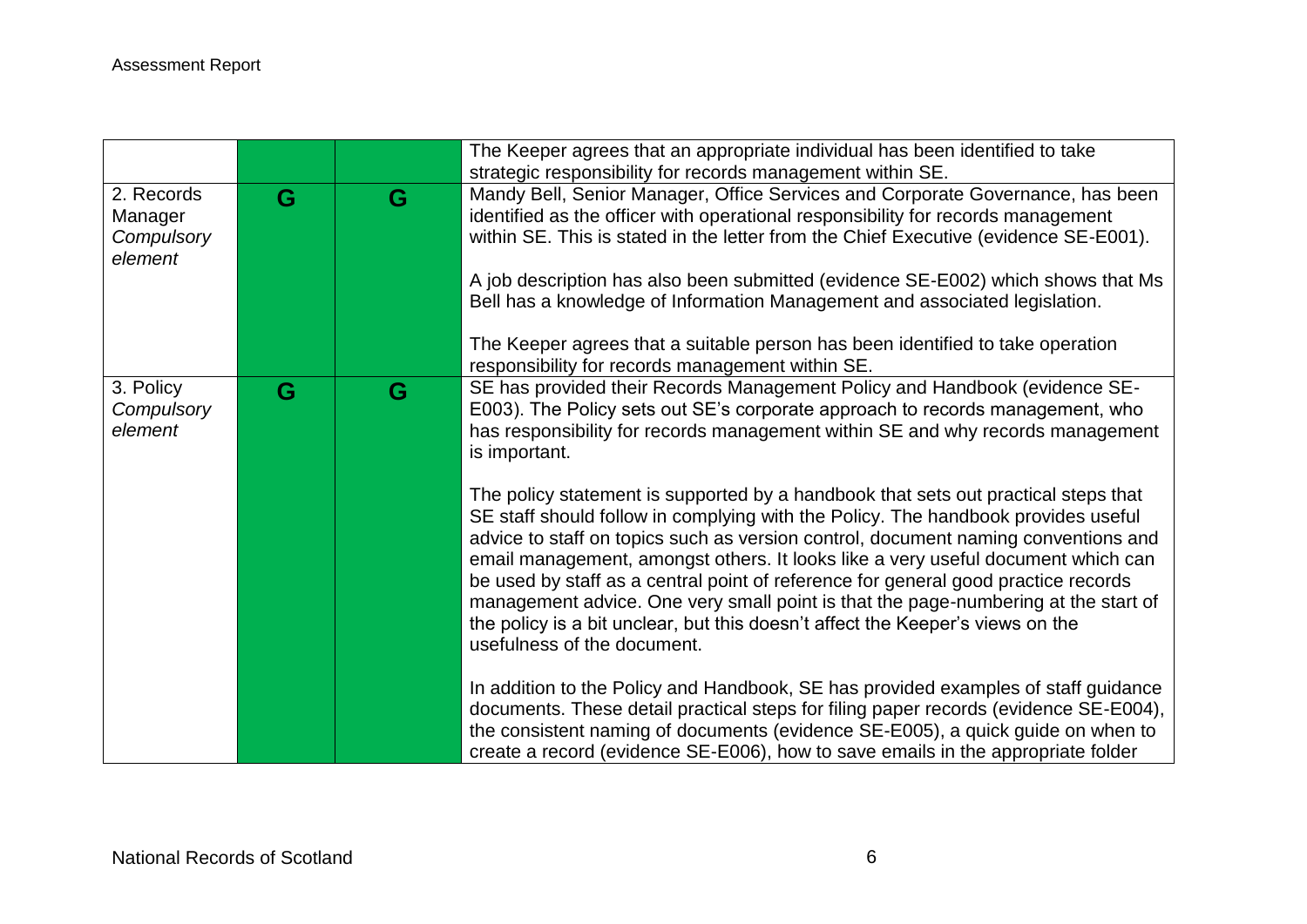|                                      |   |   | (evidence SE-E007 and E008), and on managing records (evidence SE-E010).                                                                                                                                                                                                                                                                                                                                                                                                                                                               |
|--------------------------------------|---|---|----------------------------------------------------------------------------------------------------------------------------------------------------------------------------------------------------------------------------------------------------------------------------------------------------------------------------------------------------------------------------------------------------------------------------------------------------------------------------------------------------------------------------------------|
|                                      |   |   | The Keeper agrees that SE has set out its corporate approach to records<br>management and that this is supported by practical guidance which staff can easily<br>follow.                                                                                                                                                                                                                                                                                                                                                               |
| 4. Business<br><b>Classification</b> | A | A | SE is currently in the process of developing a business classification scheme.<br>A draft business classification scheme has been submitted (evidence SE-<br>E010), but this has not yet been finalised or approved and is therefore not<br>operational. The Keeper notes that the draft takes the form of a functional<br>scheme which is currently recognised as best practice. The Keeper also notes<br>that in the letter from the Chief Executive (evidence SE-E001) there is<br>evidence of a commitment to undertake this work. |
|                                      |   |   | SE have also submitted an ICT Update (evidence SE-E046) and IS Strategy<br>(evidence SE-E047) which show that their IT systems will be changing and<br>SharePoint will be implemented. The RMP commits SE to informing the<br>Keeper of progress in this major project.                                                                                                                                                                                                                                                                |
|                                      |   |   | Until the business classification has been implemented SE will continue to<br>manage its records using the practical guidance set out in the Handbook.<br>These include records stored on shared drives, specific databases/systems or<br>paper records.                                                                                                                                                                                                                                                                               |
|                                      |   |   | The fileplan of the procurement team has been submitted (evidence SE-E011)<br>showing that the relevant records have been identified for that business area.                                                                                                                                                                                                                                                                                                                                                                           |
|                                      |   |   | Naming and Organising Electronic Folders (evidence SE-E012) describes how<br>to organise folders and files on a shared drive.                                                                                                                                                                                                                                                                                                                                                                                                          |
|                                      |   |   | Managing Documents - Tips (evidence SE-E035) provides general good                                                                                                                                                                                                                                                                                                                                                                                                                                                                     |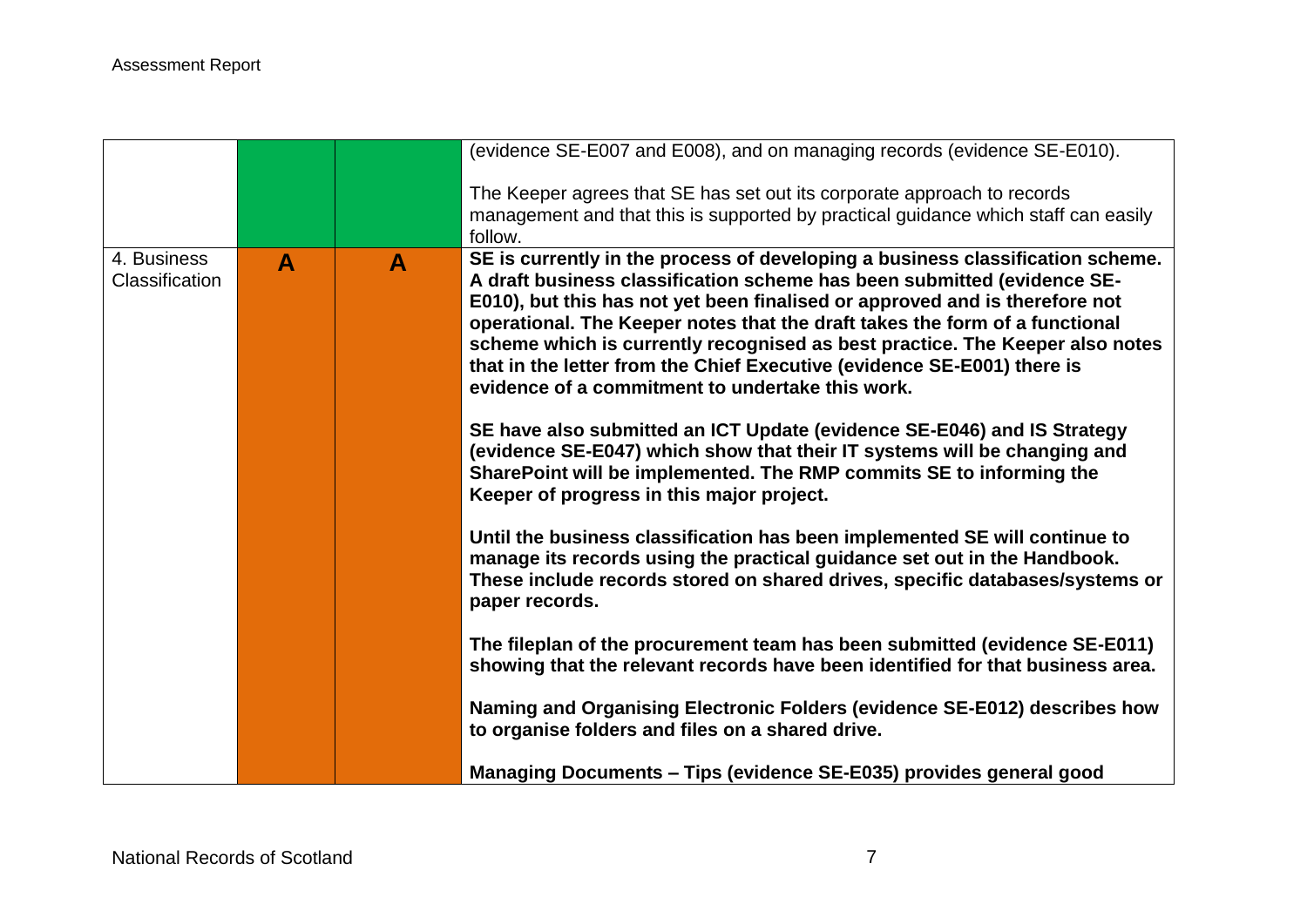|                                |   |   | practice records management to SE staff. This guidance document seems to<br>duplicate evidence item SE-E009.<br>SE have included a statement in the RMP which states that no functions of SE<br>are contracted out to a third party. When this does occur the details will be<br>recorded on SE's Customer Relationships Management (CRM) database.<br>The Keeper can agree this element on an 'improvement model' basis. This<br>means that he is convinced of SE's commitment to close the gap in provision<br>in this area. He requests that he kept informed as progress is made. |
|--------------------------------|---|---|---------------------------------------------------------------------------------------------------------------------------------------------------------------------------------------------------------------------------------------------------------------------------------------------------------------------------------------------------------------------------------------------------------------------------------------------------------------------------------------------------------------------------------------------------------------------------------------|
| 5. Retention<br>schedule       | G | G | SE has provided their retention schedule (evidence SE-E013). This has been<br>developed and approved by the business units within SE and applies to both<br>electronic and hard copy records. The Keeper commends the approach of enabling<br>business areas to contribute to the development of the schedule which will<br>encourage buy-in from staff. The document control sheet shows that it is due for<br>review in June 2015.                                                                                                                                                  |
|                                |   |   | The schedule includes links to records management guidance which is available on<br>SE's Intranet, which provides staff with assistance on, for example, 'What to keep as<br>a record' or 'Creating new files'.                                                                                                                                                                                                                                                                                                                                                                       |
|                                |   |   | Changes to the schedule are communicated to staff via an email distribution system<br>(evidence SE-E014) which is controlled by a document entitled Information<br>Management Schedule of Communications (evidence SE-E044).                                                                                                                                                                                                                                                                                                                                                          |
|                                |   |   | The Keeper agrees that SE has properly considered the retention requirements of<br>the records it creates and holds.                                                                                                                                                                                                                                                                                                                                                                                                                                                                  |
| 6. Destruction<br>Arrangements | G | A | SE has outlined its destruction arrangements for the following:                                                                                                                                                                                                                                                                                                                                                                                                                                                                                                                       |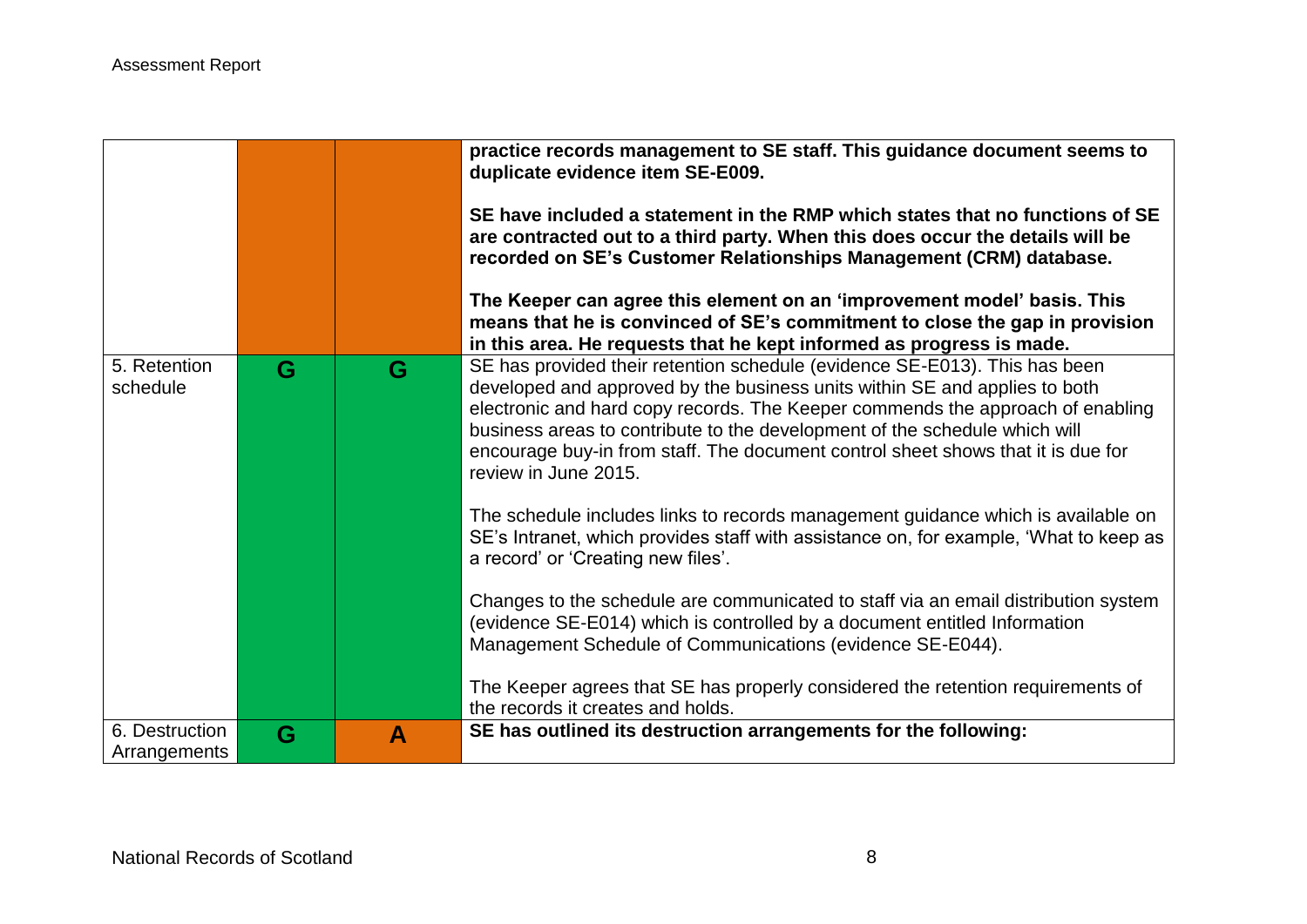| Compulsory<br>element |  | Paper – SE has provided details of how it disposes of paper records at the end<br>of their lifecycle. The records management Handbook (evidence SE-E003) sets |
|-----------------------|--|---------------------------------------------------------------------------------------------------------------------------------------------------------------|
|                       |  | out the practical procedures to be followed by staff when disposing of paper                                                                                  |
|                       |  | records held onsite and at their offsite storage facility. Also provided as                                                                                   |
|                       |  | evidence are destruction certificates (evidence SE-E015-17) that show that the                                                                                |
|                       |  | abovementioned procedures are being followed and that a list of destroyed                                                                                     |
|                       |  | records is also maintained. SE has also provided information on its ongoing<br>weeding processes to dispose of unnecessary documents.                         |
|                       |  |                                                                                                                                                               |
|                       |  | <b>Electronic</b> – The destruction practices outlined in the records management                                                                              |
|                       |  | Handbook are also applicable to electronic records. SE have submitted an ICT                                                                                  |
|                       |  | Update dated Dec 2014 and IS Strategy from 2013 (evidence SE-E046 and 47)<br>showing that IT change within the organisation is part of SE's long term         |
|                       |  | electronic strategy. The RMP states that the implementation of an EDRMS will                                                                                  |
|                       |  | allow SE to better control the destruction of electronic records. The Keeper                                                                                  |
|                       |  | requests sight of the procedures that will allow staff to systematically destroy                                                                              |
|                       |  | electronic records once the EDRMS has been implemented.                                                                                                       |
|                       |  | <b>Back-Ups</b>                                                                                                                                               |
|                       |  | SE have submitted details of the procedures in place for backing up electronic                                                                                |
|                       |  | records (evidence SE-E052).                                                                                                                                   |
|                       |  | Hardware - As outlined in the Information Security Operational Standard for                                                                                   |
|                       |  | the Secure Disposal of Hardware (evidence SE-E018) SE's Information                                                                                           |
|                       |  | Services provider is responsible for the secure destruction of hardware, such                                                                                 |
|                       |  | as CDs, DVDs and floppy discs and this is undertaken in-house. PCs, laptops,                                                                                  |
|                       |  | and servers are sent to a third party service provider for secure destruction.<br>Servers containing confidential information and other mobile data carrying  |
|                       |  | devices are purged of data before being sent to the contractor for secure                                                                                     |
|                       |  | destruction. It also sets out the roles and responsibilities for the secure                                                                                   |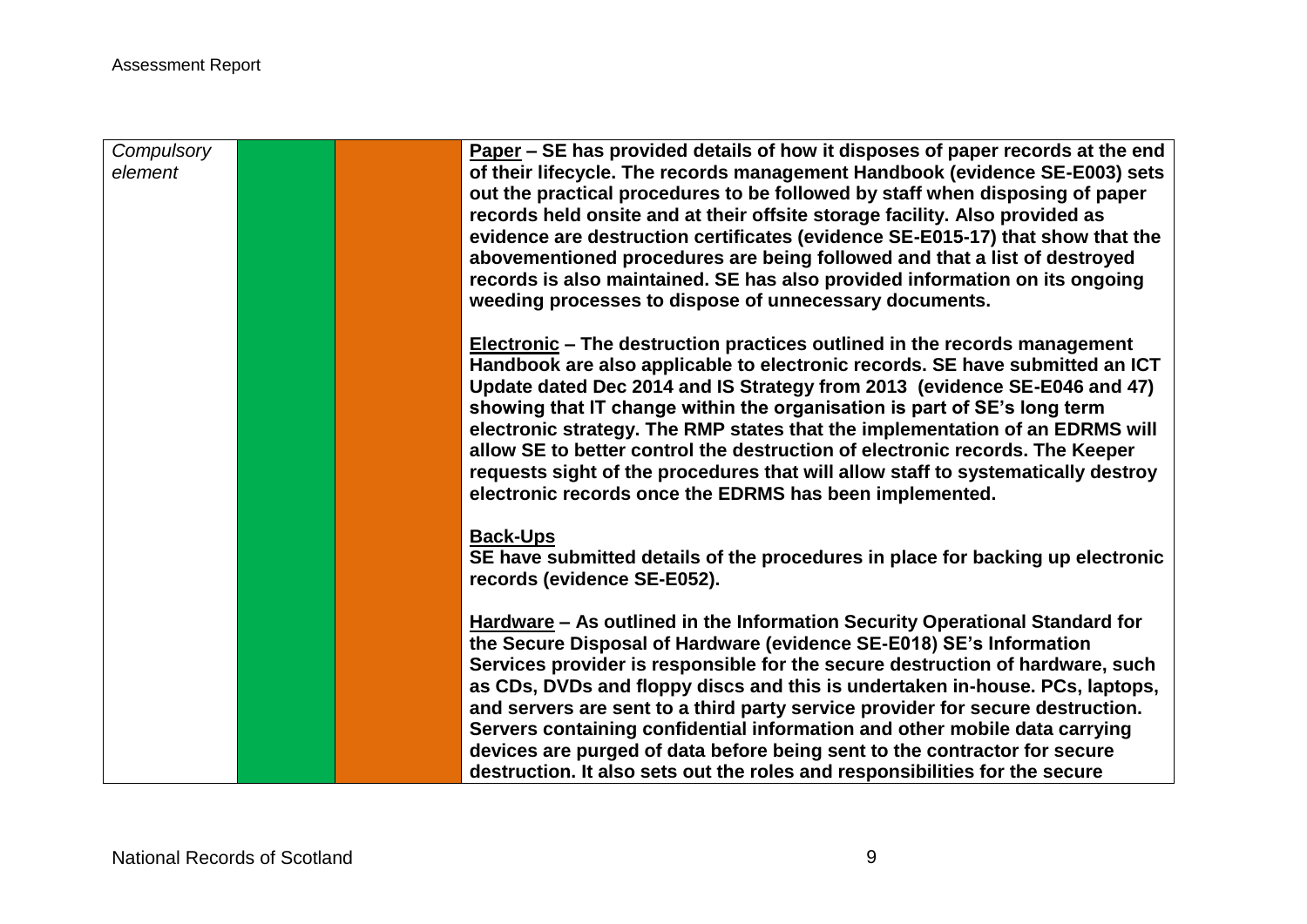|                                                       |   |   | destruction of hardware and also the standards required for a commercial<br>company to be able to undertake this work. SE have submitted documents<br>(evidence SE-E048-51 and 53) which outline the destruction procedures in<br>place for the secure destruction of hardware.<br>The Keeper can agree this element on the basis that once the project to<br>implement the EDRMS has been completed he is provided with the<br>procedures that will allow staff to systematically destroy electronic records. |
|-------------------------------------------------------|---|---|----------------------------------------------------------------------------------------------------------------------------------------------------------------------------------------------------------------------------------------------------------------------------------------------------------------------------------------------------------------------------------------------------------------------------------------------------------------------------------------------------------------|
| 7. Archiving<br>and Transfer<br>Compulsory<br>element | G | A | SE outlines on page 18 of the records management Handbook (evidence SE-<br>E003) their arrangements for transferring records selected for permanent<br>preservation to an appropriate archive.                                                                                                                                                                                                                                                                                                                 |
|                                                       |   |   | Also submitted as evidence is a contract with a commercial storage company<br>(evidence SE-E019) for the long-term storage of paper records. SE has<br>submitted correspondence between itself and client managers at the National<br>Records of Scotland (NRS) regarding the development of a Memorandum of<br>Understanding to set out the transfer arrangements for records selected for<br>permanent preservation (evidence SE-E054).                                                                      |
|                                                       |   |   | The Keeper can agree that discussions are currently taking place with the<br>relevant staff at NRS to develop a MoU to formalise transfer arrangements for<br>records selected for permanent preservation. He requests a copy of the MoU<br>once it has been finalised.                                                                                                                                                                                                                                        |
| 8. Information<br>Security<br>Compulsory<br>element   | G | G | SE endeavours to comply with International Standard ISO27001 on Information<br>Security. To this end it has submitted its Information Security Policy (evidence SE-<br>E022). The policy sets out the standards of behaviour required by SE staff in order<br>to protect the information it creates/holds.                                                                                                                                                                                                     |
|                                                       |   |   | Also submitted as evidence is SE's Information Classification and Handling Policy                                                                                                                                                                                                                                                                                                                                                                                                                              |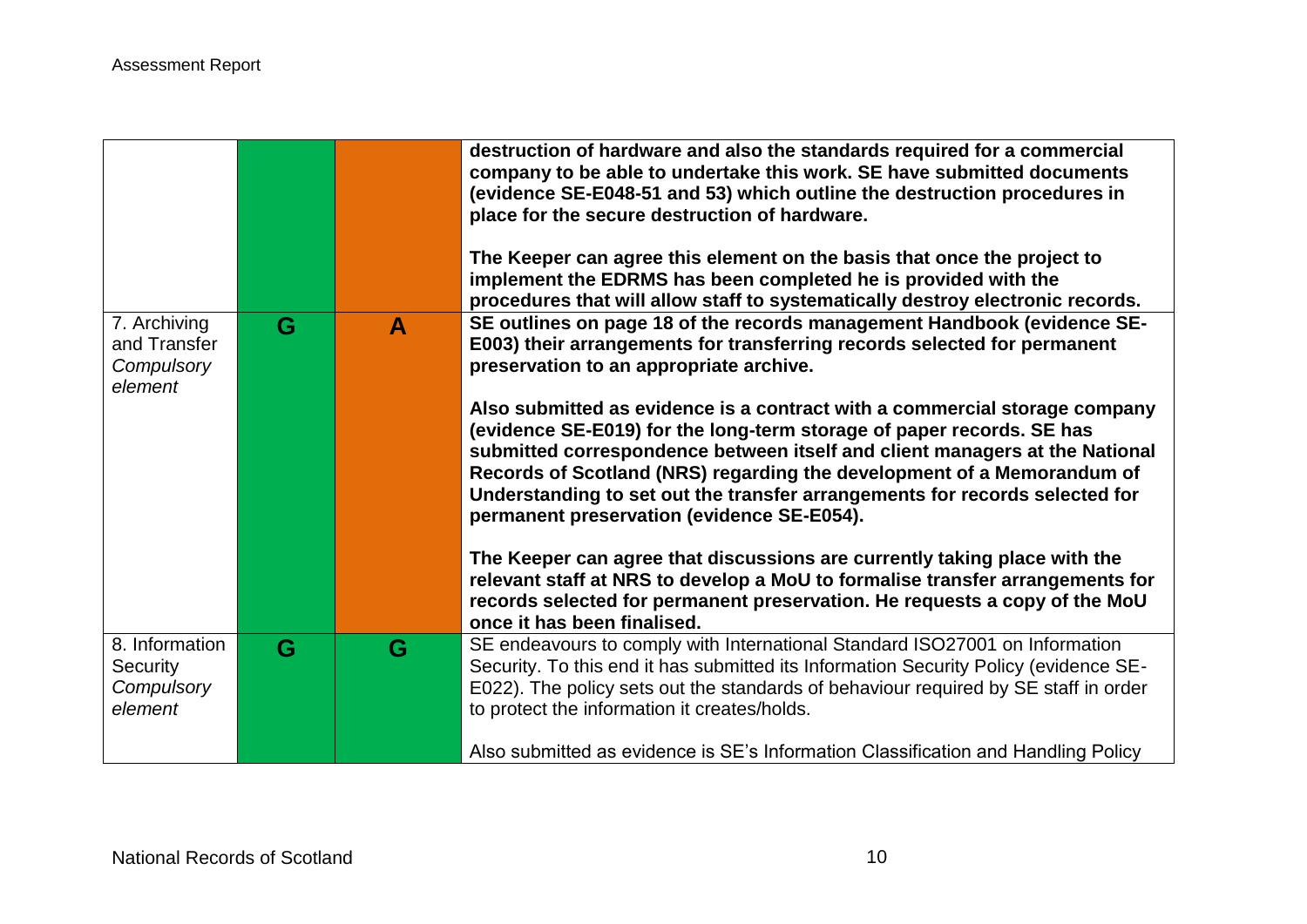|                       |   |   | (evidence SE-E021) which details the different levels of security afforded to the<br>different types of information used by SE. This useful document sets out the actions<br>to be taken in different scenarios. The Keeper commends the use of this practical<br>tool.                                                                                                                                                                                                                                              |
|-----------------------|---|---|----------------------------------------------------------------------------------------------------------------------------------------------------------------------------------------------------------------------------------------------------------------------------------------------------------------------------------------------------------------------------------------------------------------------------------------------------------------------------------------------------------------------|
|                       |   |   | Staff are routinely alerted to changes of practice or potential issues by bulletins<br>(evidence SE-E023) and there are regular bulletins issued as part of the Information<br>Management Schedule of Communications (evidence SE-E044). Just to point out<br>that the number of the latter piece of evidence is omitted from the list provided in the<br>RMP. This will not affect the Keepers agreement for this element.                                                                                          |
|                       |   |   | Underpinning the above policies and procedures is the compulsory training<br>undertaken by SE staff. This information security awareness training is provided by<br>the UK Government through SE's i-Learn platform. There are 3 different levels of<br>training depending on staff's responsibility for information management.                                                                                                                                                                                     |
|                       |   |   | The Keeper agrees that SE have robust policies and procedures in place to protect<br>their information from unauthorised access and misuse and commends the<br>commitment to staff training in this area.                                                                                                                                                                                                                                                                                                            |
| 9. Data<br>Protection | G | G | SE is registered as a Data Controller by the Information Commissioner's Office.<br>Their registration number is Z4606732.                                                                                                                                                                                                                                                                                                                                                                                            |
|                       |   |   | SE also has a Data Protection Policy (evidence SE-E024) which sets out the roles<br>and responsibilities of staff, the scope of the policy and highlights the importance of<br>a high-level consistent corporate approach to protecting personal information. This<br>is supported by a Supplementary Guidance document (evidence SE-E025). Also<br>submitted was the Data Protection Subject Access Procedure (evidence SE-E026)<br>which provides staff with guidance on how to deal with Subject Access Requests. |
|                       |   |   | SE have also submitted a suite of policy and procedural documents indicating how                                                                                                                                                                                                                                                                                                                                                                                                                                     |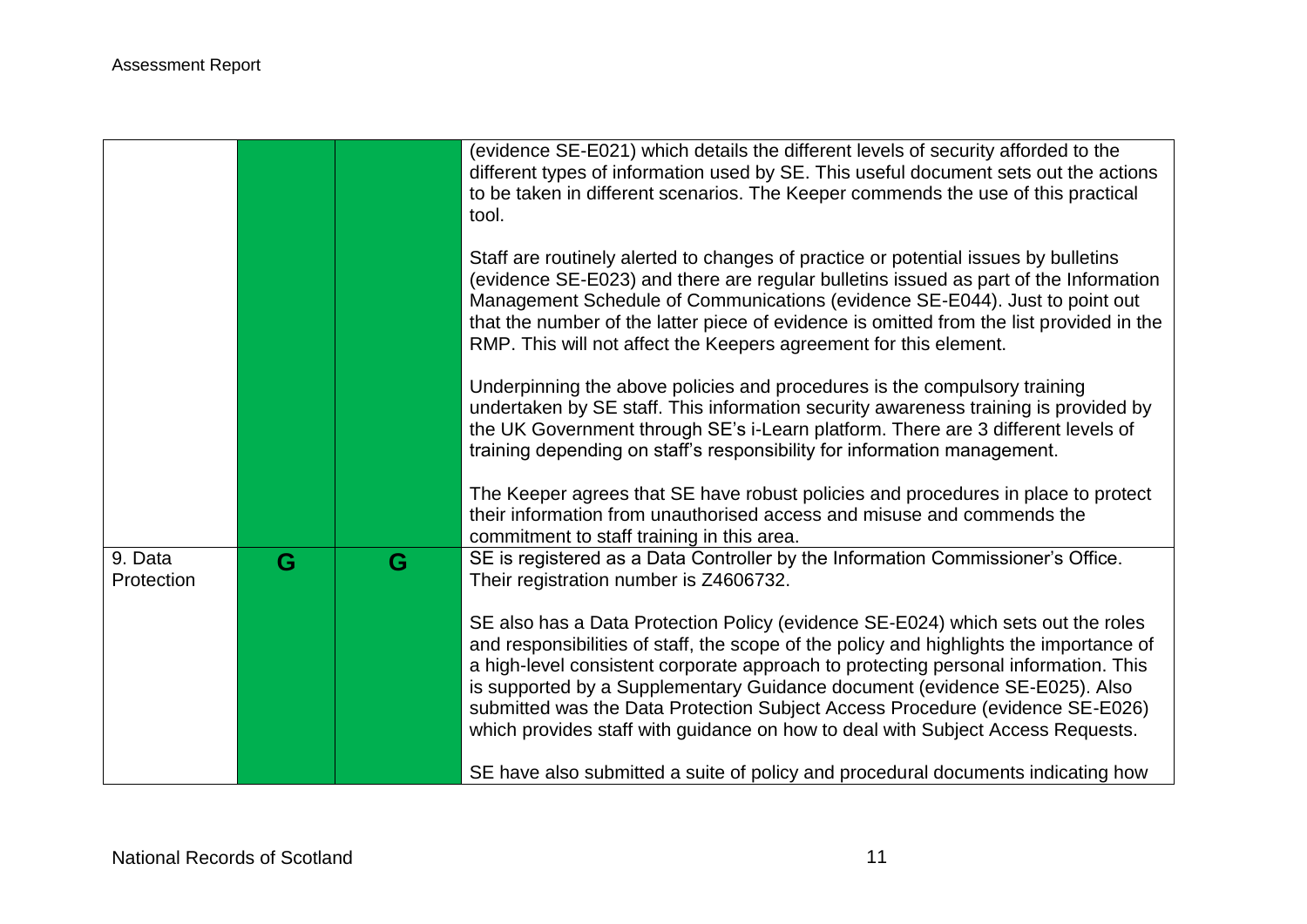|                                                    |   |   | SE ensures that personal information is protected in various scenarios. These<br>include; a Mobile IT Equipment Policy (evidence SE-E027) outlining the procedures<br>in place for remote working, an Internet and Email Policy (evidence SE-E028)<br>setting out SE's expectations for staff use of email and the internet, and a Using<br>Removable Storage Devices Policy (evidence SE-E029).<br>SE has also built data processing into its procurement processes when purchasing<br>goods and services (evidence SE-E030). The Keeper commends this proactive<br>approach. |
|----------------------------------------------------|---|---|--------------------------------------------------------------------------------------------------------------------------------------------------------------------------------------------------------------------------------------------------------------------------------------------------------------------------------------------------------------------------------------------------------------------------------------------------------------------------------------------------------------------------------------------------------------------------------|
|                                                    |   |   | SE has also outlined its legal approach to Data Sharing (evidence SE-E031). SE<br>currently doesn't plan to share personal data with a third party but if that situation<br>changed its lawyers would create a data sharing agreement based on the Data<br>Protection Act and guidance from the Information Commissioner's Office.<br>The Keeper agrees that there are robust policies and procedures in place to protect                                                                                                                                                      |
| 10. Business<br>Continuity<br>and Vital<br>Records | G | G | personal information.<br>SE has provided a statement to the effect that they have identified vital records as<br>part of their business continuity procedures to ensure that they can resume normal<br>business activities in the event of an interruption in service. This is outlined in their<br>Resilience Management Plan. As this is a confidential internal document SE has not<br>provided this as evidence. This is outlined in the letter from the Chief Executive<br>(evidence SE-E001).                                                                            |
| 11. Audit trail                                    | G | G | The Keeper accepts that suitable business continuity procedures are in place and<br>that it is appropriate that SE does not wish to divulge confidential business<br>information.<br>SE has provided details of the audit trail provisions that are in place. The RMP<br>states that IT systems and databases have audit logs built in to show changes to                                                                                                                                                                                                                      |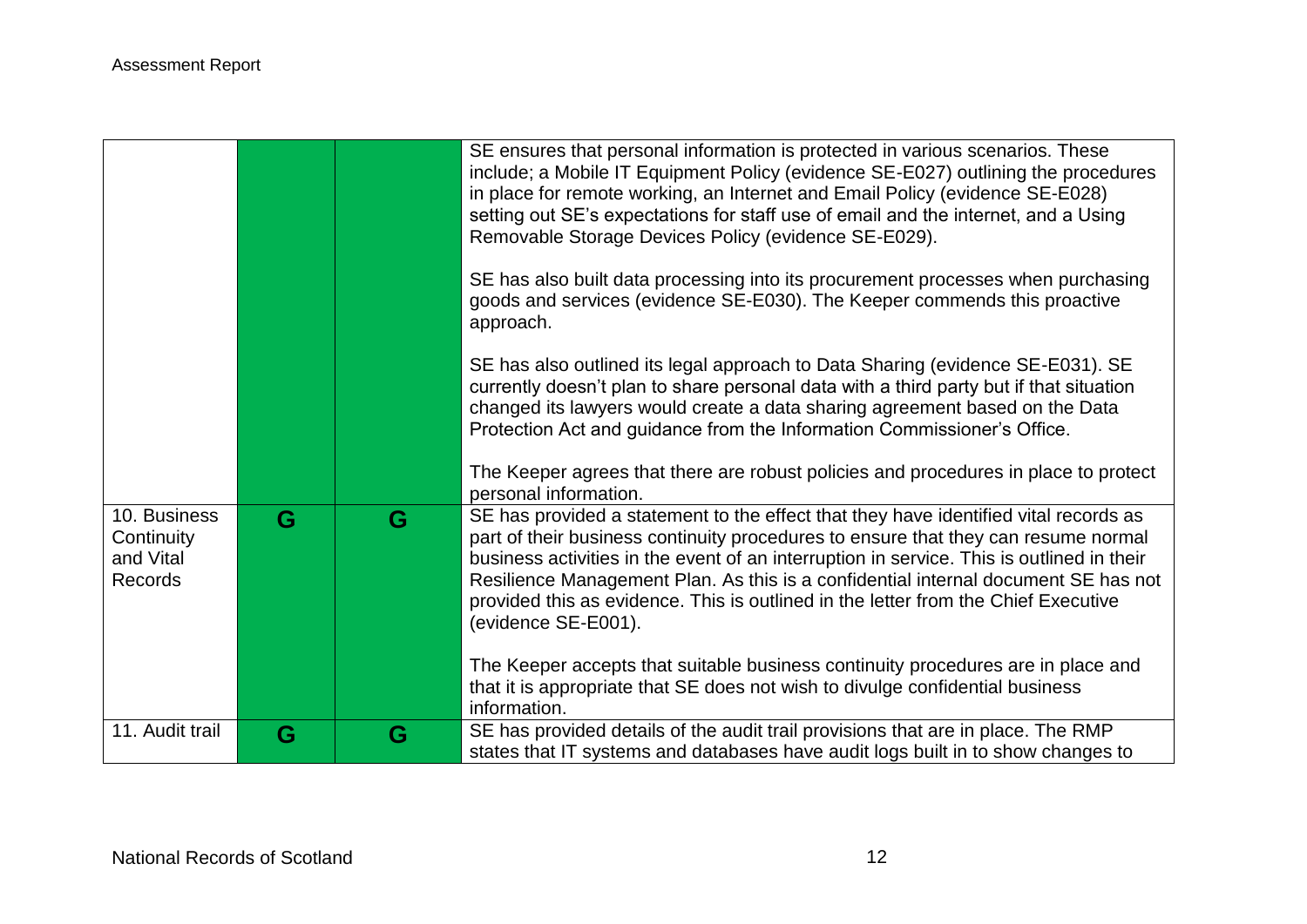|                                |   |   | records. As evidence, SE has submitted a sample of the Procurement File Plan<br>(evidence SE-E011) showing that this functionality is in place.                                                                                                                                                               |
|--------------------------------|---|---|---------------------------------------------------------------------------------------------------------------------------------------------------------------------------------------------------------------------------------------------------------------------------------------------------------------|
|                                |   |   | The RMP also states that current paper records are managed on site by the relevant<br>business teams by adhering to the procedures, including version control, set out in<br>the Records Management Handbook (evidence SE-E003) and in the Document<br>Naming Conventions policy (evidence SE-E005).          |
|                                |   |   | The procedures for sending and requesting semi-current records from commercial<br>off-site storage have also been outlined in evidence documents SE-E032-34b.                                                                                                                                                 |
|                                |   |   | The Keeper agrees that appropriate measures are in place to ensure that the<br>correct versions of records can be located as and when required.                                                                                                                                                               |
| 12.<br>Competency<br>Framework | G | G | SE has submitted several job descriptions covering those staff with records<br>management responsibility.                                                                                                                                                                                                     |
| for records<br>management      |   |   | Evidence SE-E002 outlines the responsibilities of the individual named in Element 2<br>in terms of information management.                                                                                                                                                                                    |
| staff                          |   |   | The job descriptions for the Senior Information Management Executive (evidence<br>SE-E036) and a Senior Information Management Administrator (evidence SE-E037)<br>have also been provided. The Keeper appreciates having sight of the job<br>descriptions of the members of the Information Management Team. |
|                                |   |   | All SE staff are required to undergo mandatory online Information Security and Data<br>Protection training before they are permitted to access IT systems. The Keeper<br>commends this commitment to staff training.                                                                                          |
|                                |   |   | The Keeper agrees that records and information management are formally included<br>in the roles and responsibilities of relevant staff.                                                                                                                                                                       |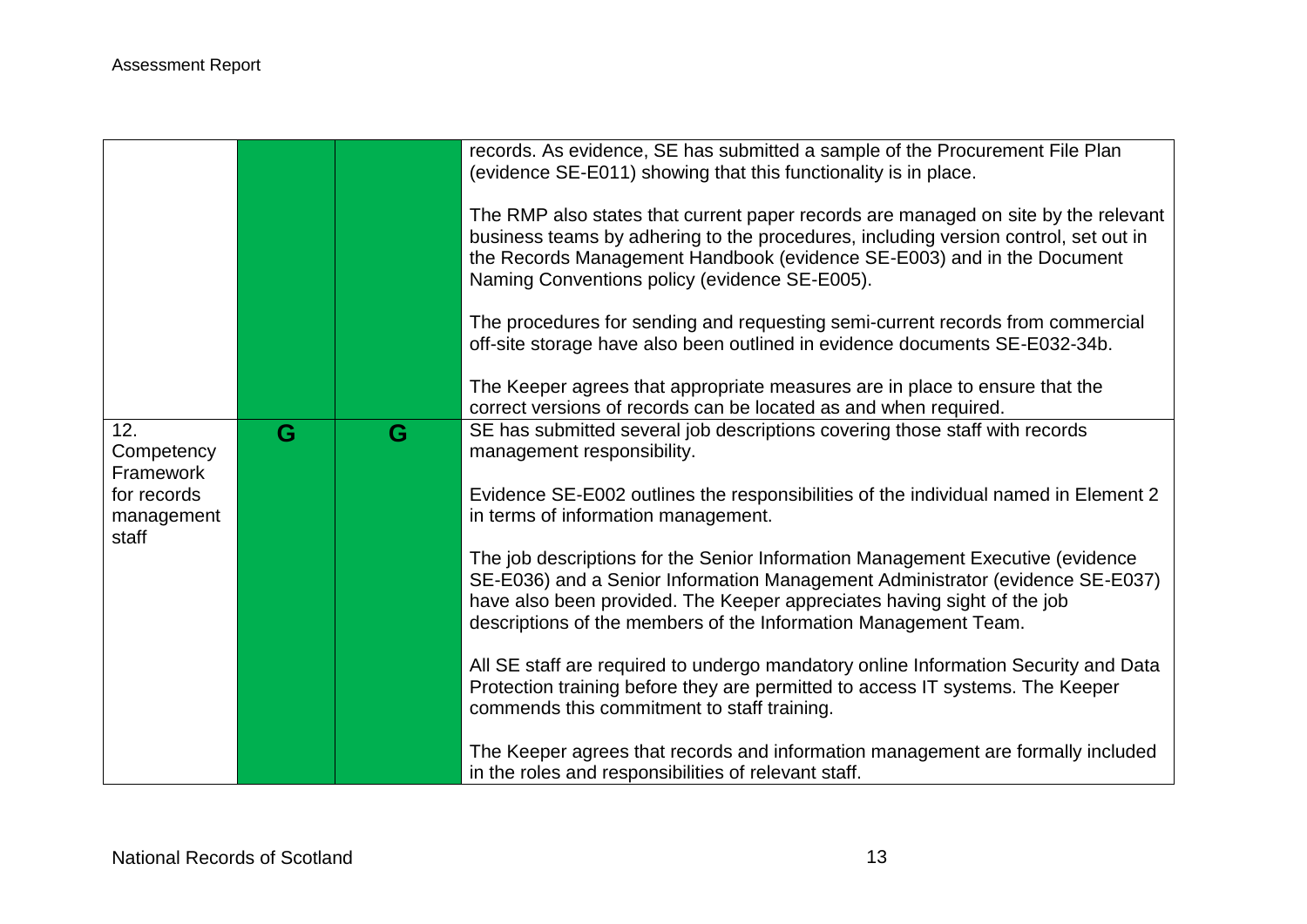| 13.                       | G | G | SE has set out its plans for ensuring that the RMP is kept up-to-date.                                                                                                                                                                                                                                                                                                                                 |
|---------------------------|---|---|--------------------------------------------------------------------------------------------------------------------------------------------------------------------------------------------------------------------------------------------------------------------------------------------------------------------------------------------------------------------------------------------------------|
| Assessment<br>and Review  |   |   | The Information Management Team monitors policies and procedures on a monthly<br>basis and compliance with the RMP is monitored using the RMP Compliance<br>Review document (evidence SE-E055). An annual review of the RMP will take place<br>on an annual basis and be carried out by the Information Management Team, the<br>Business Security Forum and the Executive Director of People Services. |
|                           |   |   | Also submitted is an extract from the Internal Audit Key Controls Work Programme<br>2014-2015 (evidence SE-E056) which shows that SE have involved their internal<br>auditors in monitoring compliance with records management procedures. The<br>Keeper commends this commitment to self-regulation.                                                                                                  |
|                           |   |   | The Business Security Forum has a remit for supporting the information governance<br>policies and procedures produced by the Information Management Team and for<br>producing their own where relevant to information management. They are also<br>responsible for monitoring projects that may impact upon the RMP. They report on a<br>quarterly basis to the Executive Director of People Services. |
|                           |   |   | The Executive Director of People Services, on behalf of the Executive Leadership<br>Team, is responsible for reviewing the RMP and associated strategies and policies<br>on an annual basis.                                                                                                                                                                                                           |
|                           |   |   | The Keeper agrees that there are appropriate mechanisms in place to ensure that<br>the RMP and associated policies and procedures are kept updated and fit for<br>purpose.                                                                                                                                                                                                                             |
| 14. Shared<br>Information | G | G | SE has outlined its procedures for sharing information under Element 9. SE<br>currently doesn't plan to share personal data with a third party but if that situation<br>changed its lawyers would create a data sharing agreement based on the Data<br>Protection Act and guidance from the Information Commissioner's Office.                                                                         |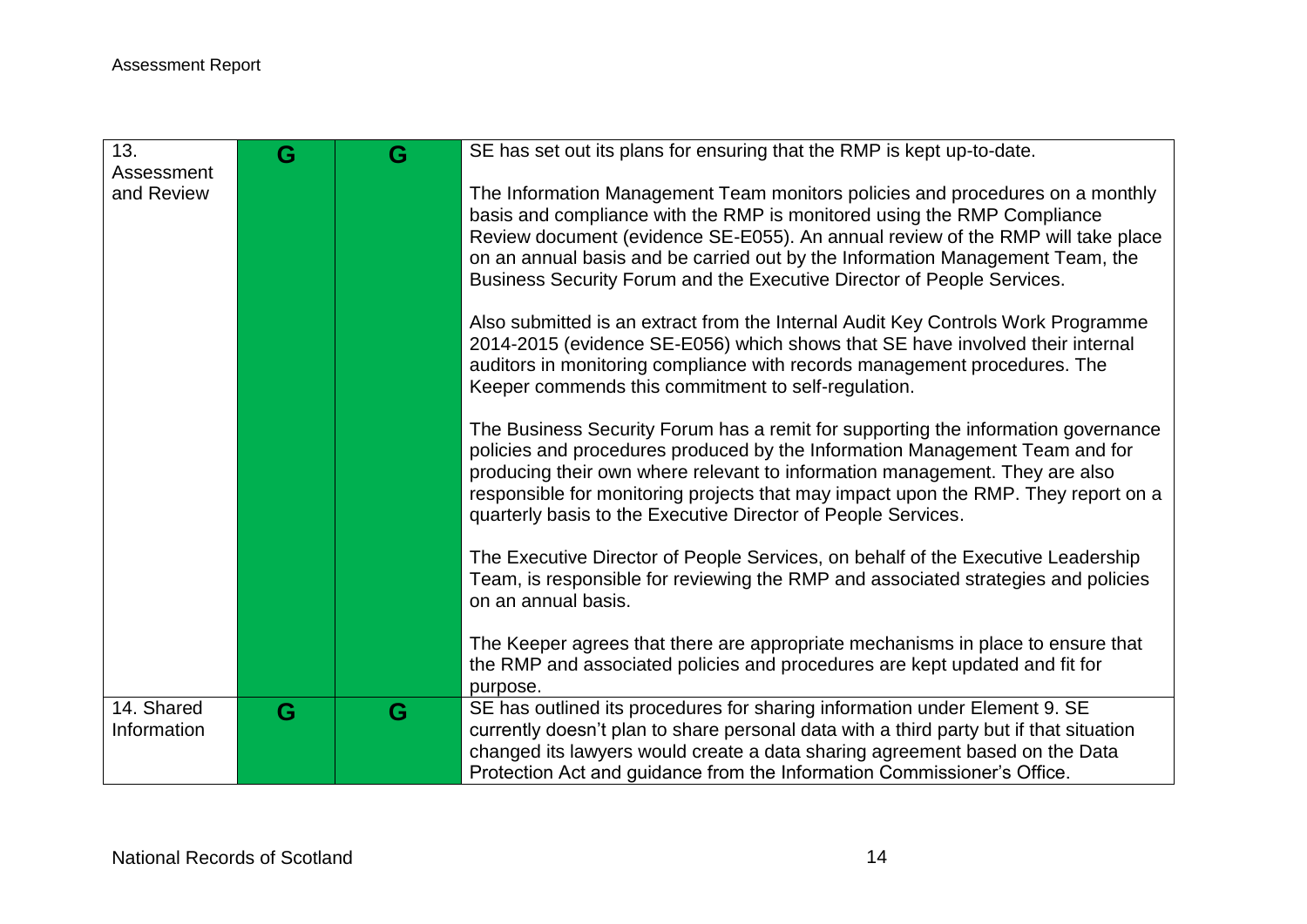|  | SE monitors the sharing of information between business units.                                                                                                                                            |
|--|-----------------------------------------------------------------------------------------------------------------------------------------------------------------------------------------------------------|
|  | Contractors who are permitted to use SE systems must abide by the appropriate<br>policies and procedures                                                                                                  |
|  | SE has built in clauses to its procurement processes in order to ensure that the<br>requirements around data processing are recognised and adhered to.                                                    |
|  | The Keeper agrees that although SE currently does not share information with a<br>third party it would appear to have suitable safeguards in place to protect<br>information should sharing be necessary. |

# **6. Keeper's Summary**

Elements 1-14 that the Keeper considers should be in a public authority records management plan have been properly considered by Scottish Enterprise. Policies and governance structures are in place to implement the actions required by the plan.

# **7. Keeper's Determination**

Based on the assessment process detailed above, the Keeper agrees the RMP of Scottish Enterprise.

The Keeper recommends that Scottish Enterprise should publish its agreed RMP as an example of good practice within the authority and the sector.